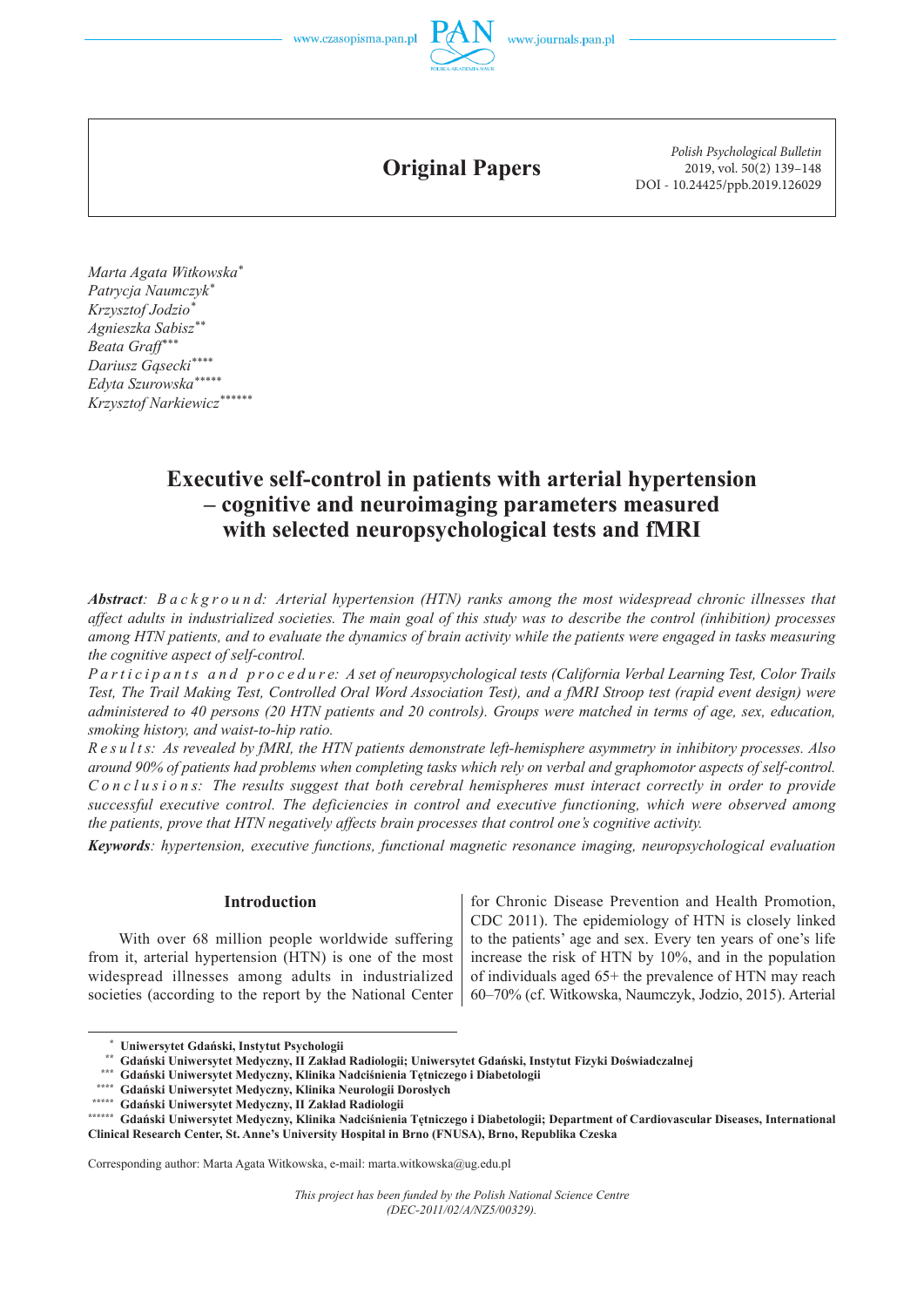## 140 *Marta Agata Witkowska, Patrycja Naumczyk, Krzysztof Jodzio, Agnieszka Sabisz, Beata Graff, Dariusz Gąsecki et al.*

hypertension occurs when blood pressure is excessively elevated due to unspecified or ambiguous causes. There are two basic types of this disease: primary high blood pressure (without a known somatic cause) and secondary high blood pressure (HTN occurring as a symptom of another, primary somatic disease) (cf. Luban-Plozza et al., 1995; Wierucki et al., 2004; Moryś et al., 2005).

Particularly the neuropsychological consequences of arterial hypertension deserve our attention. The changes to the vascular system lead to numerous (both immediate and long-term) pathologies of cerebral circulation (Kuo et al., 2005), which in turn increase the risk of a cerebrovascular accident, etc. (Bobrie et al., 2008; Verberk, Kessels, de Leeuw, 2008). Researchers emphasize that the frontal lobes (Raz, Rodrigue, Acker, 2003; Sizova et al., 2018) and white matter (Bryan et al., 2009; Krukow, 2014; Suzuki et at., 2017) are particularly susceptible to damage as a result of (intra)cerebral hemorrhage triggered by HTN. Other often cited neuropsychological problems associated with HTN include: general deterioration of one's cognitive functions (Sizova et al., 2018) and executive dysfunctions (Hajjar et al., 2014), which result from either attention span deficits (Li et al., 2015) or disorders that affect the use of control processes (Chuang et al., 2014); speech, thinking, and memory remain relatively intact (Seo et al., 2007; Werring et al., 2010; Hajjar et al., 2014).

Hanon (2005) stated that cognitive abilities in one's senior years correlate negatively with HTN diagnosed 15 or even 20 years earlier. Initially, high blood pressure disturbs microcirculation and increases the production of amyloid protein. Consequently, lesions develop in brain's blood vessels, most likely causing disorders across the spectrum of cerebral small vessel diseases – namely cerebral microbleeds (CMB) and cerebral microinfarcts (CMI). Next, white matter and gray matter are damaged (cortical lesions), and various dementia symptoms occur; these may be of vascular type (vascular dementia, VaD), Alzheimer type (Alzheimer's disease, AD), or in the form of vascular cognitive impairment (Opala, Ochudło, 2004; Zabłocki, Leszek, 2006; Nyenhuis, 2014). The last group encompasses many diverse vascular mental or cognitive disorders, which result from selective atrophy of cortical and subcortical regions, most often located in the brain's frontal lobes (Witkowska, Naumczyk, Jodzio, 2015; Sizova et al., 2018).

After reviewing a body of literature on the subject, we noticed that researchers tend to focus on traditional psychosomatic aspects of the illness – such as emotions or stress – and neglect potential cognitive consequences of HTN. The functioning of the central nervous system is examined solely in relation to brain vascular diseases. Consequently, the detrimental impact of HTN on the functioning of the central nervous system, and the premature aging processes in the brain expressed as vascular -related cognitive deficits, are often marginalized. This is why an early neuropsychological diagnosis of HTN patients becomes vital.

The main goal of this study was to describe the control (inhibition) processes, of selected cognitive functions

among HTN patients, and to evaluate the dynamics of brain activity while the patients were engaged in problem-solving tasks of the cognitive aspect of self-control.

### **Participants and Procedure**

Initially, 90 persons were examined using neuropsychological tests, standard MRI of the brain, and functional MRI. The procedures followed were in accordance with the ethical standards of the bioethical committee on human experimentation. Patients gave their informed consent to participating in the whole project. Individuals diagnosed with neurological disorders (e.g., ischemic stroke, meningitis), psychological and somatic disorders, whose treatment could negatively affect one's central nervous system (e.g., chemotherapy); and all cases of MRI artifacts, were excluded from further research. Final group consisted of 40 right-handed persons, including 20 patients with primary arterial hypertension (the criterion group) and 20 volunteers who formed the control group. Every person in one group had a matching individual in the other group, characterized by the same age, sex, education level (based on the number of school years completed), smoking history, and WHR. The analysis was then performed using Student's *t*-test for independent samples. Participants from the criterion group were patients of the hospitals' Regional Center of Hypertension and were well reacting to standard HTN treatment.

The diagnosis of hypertension was based on the European Society of Hypertension/European Society of Cardiology criteria (Mancia et al., 2013). Twenty-four hour ambulatory blood pressure monitoring (ABPM) was used on every subject to confirm blood pressure status. ABPM was performed within 3 weeks following a functional MRI study with the Spacelabs 90207 recorder (Spacelabs Inc.). The recorders were programmed to obtain measurements every 20 minutes from 6:00 AM to 10:00 PM (day), and every 30 minutes from 10:00 PM to 6:00 AM (night). Office blood pressure was assessed at the day of the functional MRI study.

In the HTN group, mean time from the diagnosis of hypertension was  $10.7 \pm 9.4$  years. Patients were treated with ACE inhibitors (45%), Angiotensin II receptor antagonists (30%), calcium channel blockers (35%), diuretics (40%), *β*-blockers (25%), and α-blockers (10%). Mean number of antihypertensive drugs was 1.85 (median value 2.0). Lipid-lowering drugs (statins) were used in 35% of patients and 20% of controls. Table 1 presents basic demographic and medical data.

### **Neuropsychological assessment of the examined participants**

We employed a set of standardized psychological tests to examine the participants' mnestic, linguistic, and executive functions. The ability to learn and recall verbal material was examined with the California Verbal Learning Test (CVLT;  $r_{tt}$  .9–.94; Łojek, Stańczak, 2010). To assess various processes connected with attention and executive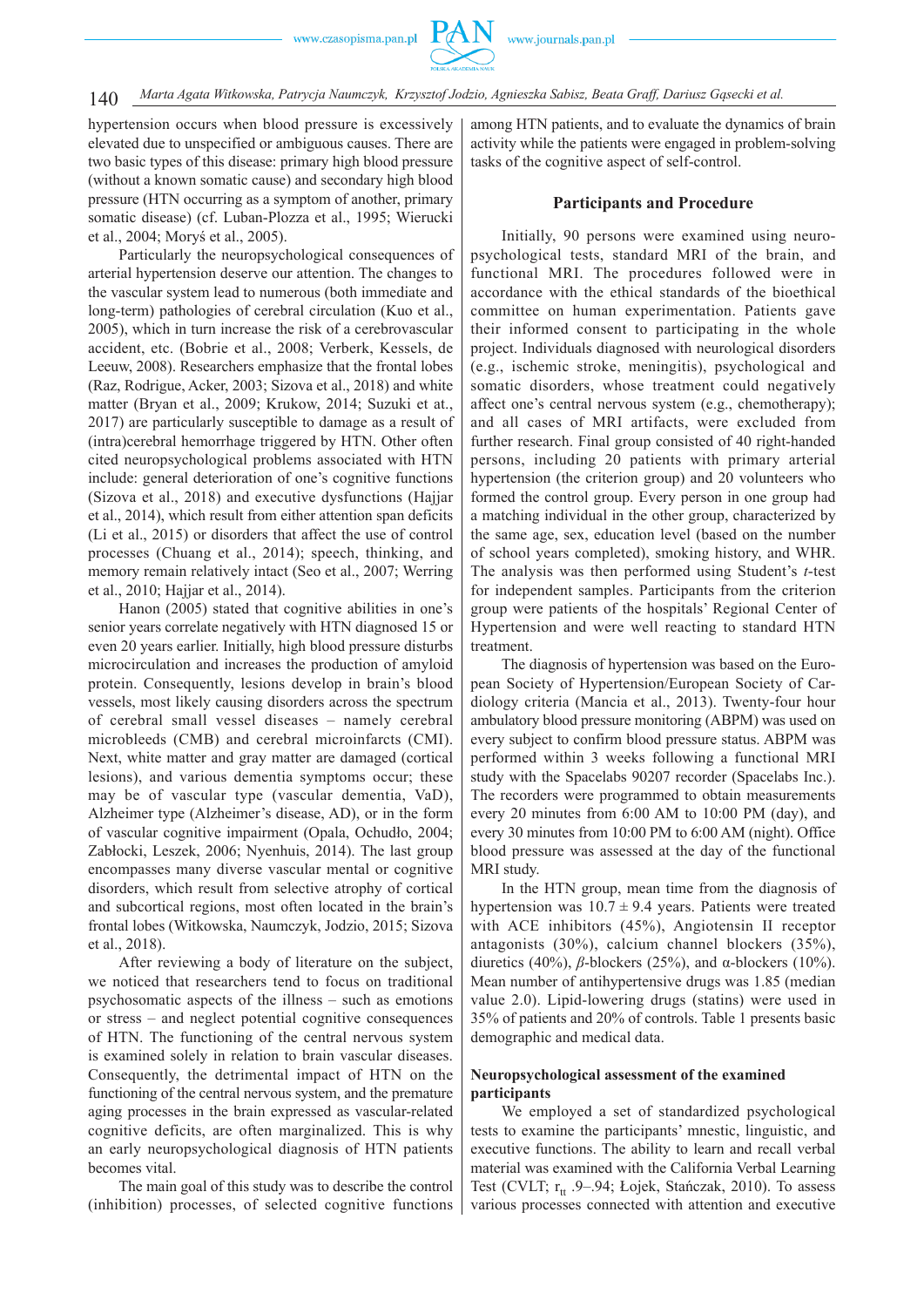141 *Executive self-control in patients with arterial hypertension – cognitive and neuroimaging parameters measured…*

|                                     | <b>Criterion</b> group<br>$(n = 20)$ | <b>Control</b> group<br>$(n = 20)$ | $t$ -test | $\boldsymbol{p}$ |
|-------------------------------------|--------------------------------------|------------------------------------|-----------|------------------|
| Age (in years) <sup>1</sup>         | 48.9(8)                              | 45.4(11.4)                         | 1.12      | .27              |
| Number of school years <sup>1</sup> | 14.8(2.6)                            | 16.4(3.1)                          | $-1.75$   | .09              |
| Males/Females <sup>2</sup>          | 11(55%)<br>/9(45%)                   | 11 $(55%)$<br>/9(45%)              |           |                  |
| Cigarette smoking:                  |                                      |                                    |           |                  |
| - number of pack-years <sup>1</sup> | 6.4(9.7)                             | 6.1(9.2)                           | .12       | .9               |
| $-$ currently <sup>2</sup>          | 3(15%)                               | $4(20\%)$                          |           |                  |
| $-$ in the past <sup>2</sup>        | $6(30\%)$                            | 5(25%)                             |           |                  |
| $-$ never <sup>2</sup>              | 11(55%)                              | 11(55%)                            |           |                  |
| Body Mass Index [kg/m2]             | 31.6(6.4)                            | 26.5(2.8)                          | $-3.25$   | $.002*$          |
| Waist-to-hip ratio                  | 0.9(0.1)                             | 0.9(0.05)                          | $-1.51$   | .13              |
| Systolic blood pressure [mmHg]:     |                                      |                                    |           |                  |
| - Office                            | 131.0(12.7)                          | 124.5(9.8)                         | $-1.83$   | .07°             |
| - Ambulatory daytime                | 130.3(9.8)                           | 123.3(9.3)                         | $-2.32$   | $.02***$         |
| - Ambulatory nighttime              | 114.1(9.6)                           | 109.3(8.0)                         | $-1.70$   | .09              |
| Diastolic blood pressure [mmHg]:    |                                      |                                    |           |                  |
| - Office                            | 84.4 (7.8)                           | 77.3(7.8)                          | $-2.87$   | $.006*$          |
| - Ambulatory daytime                | 82.7(9.9)                            | 78.2 (4.7)                         | $-1.86$   | .07°             |
| - Ambulatory nighttime              | 69.2(9.7)                            | 65.7(5.7)                          | $-1.39$   | .17              |
| Cholesterol:                        |                                      |                                    |           |                  |
| $-$ Total [mg/dl]                   | 203.6 (44.8)                         | 214.2(43)                          | .76       | .45              |
| $-$ LDL $[mg/dl]$                   | 123.8 (36.2)                         | 135.3(42.8)                        | .90       | .37              |
| $-$ HDL [mg/dl]                     | 53.5 $(14)$                          | 54.4(19.1)                         | .18       | .86              |
| Triglycerides [mg/dl]               | 131.1(67.7)                          | 122.7(92.3)                        | $-.33$    | .75              |

**Table 1. Selected demographic and medical characteristics of the examined participants**

*Note.* <sup>1</sup> mean results (standard deviations given in brackets); <sup>2</sup> number of persons (percentages given in brackets);  $* p < .01$ ; \*\*  $p < .05$ ;  $\degree$  *p* = .07 the result on the level of statistical tendency.

**LDL:** Low-Density Lipoprotein;

**HDL:** High-Density Lipoprotein.

functions (intentional search, maintaining attention, attentional shift, graphomotor aspects of control, sequential information processing, and monitoring one's own behavior) we used the Color Trails Test for adults (CTT;  $r_{tt}$  .644–.787) Łojek, Stańczak, 2012). The Trail Making Test (TMT, parts A and B; Kądzielawa, 1990) from the Polish adaptation of the Halstead-Reitan Neuropsychological Battery was used to assess two abilities: whether an individual could maintain action orientation in his or her working memory, and how good one's executive control was. Finally, the ability to spontaneously produce words encoded and consolidated in the process of language acquisition was examined with the Controlled Oral Word Association Test (COWAT; Jodzio, 2008).

The main study, always carried out after the MRI scanning, was preceded by a case history and an in-depth assessment of laterality. The tests were administered in the following fixed order: CVLT (immediate recall of lists A and B, and short delay free recall of list A), TMT (parts A and B), CTT, COWAT, and CVLT (long delay free recall and long delay recognition). On average, the psychological examination took 50 minutes to complete.

#### **Running fMRI scans**

Functional magnetic resonance imaging (fMRI) of the brain was performed on a 3T Achieva TX (Philips Healthcare, Best, the Netherlands), using a 32-channel head coil. To analyze the fMRI data, we used a T2\* Gradient Echo-Planar Imaging sequence (FFE-EPI: TR: 2000 ms, TE: 30 ms, Flip Angle: 90°, matrix: 64 x 64, slice thickness: 3 mm, 420 dynamic scans, voxel size: 3 x 3 x 3 mm,  $TA = 14 \text{ min}, FOV = 250 \text{ mm}.$ 

The participants were asked to do a special version of the Stroop Color and Word Test (SCWT; Jodzio, 2008) in a rapid event design. This version of the test was adapted to be administered during fMRI scanning. To obtain the best possible contrast of the analysis-relevant tasks, the timings of individual stimuli were previously optimized using a genetic algorithm. Prior to the fMRI test, still outside the scanner tube, each participant had a training session to learn how to do the task. Inside the scanner, the test items were presented through special goggles adapted to work in a high magnetic field (NNL fMRI Visual System, Nordic Lab, Poland), and the participants' reactions were gathered through the response pads (NNL fMRI Visual System, Nordic Labs,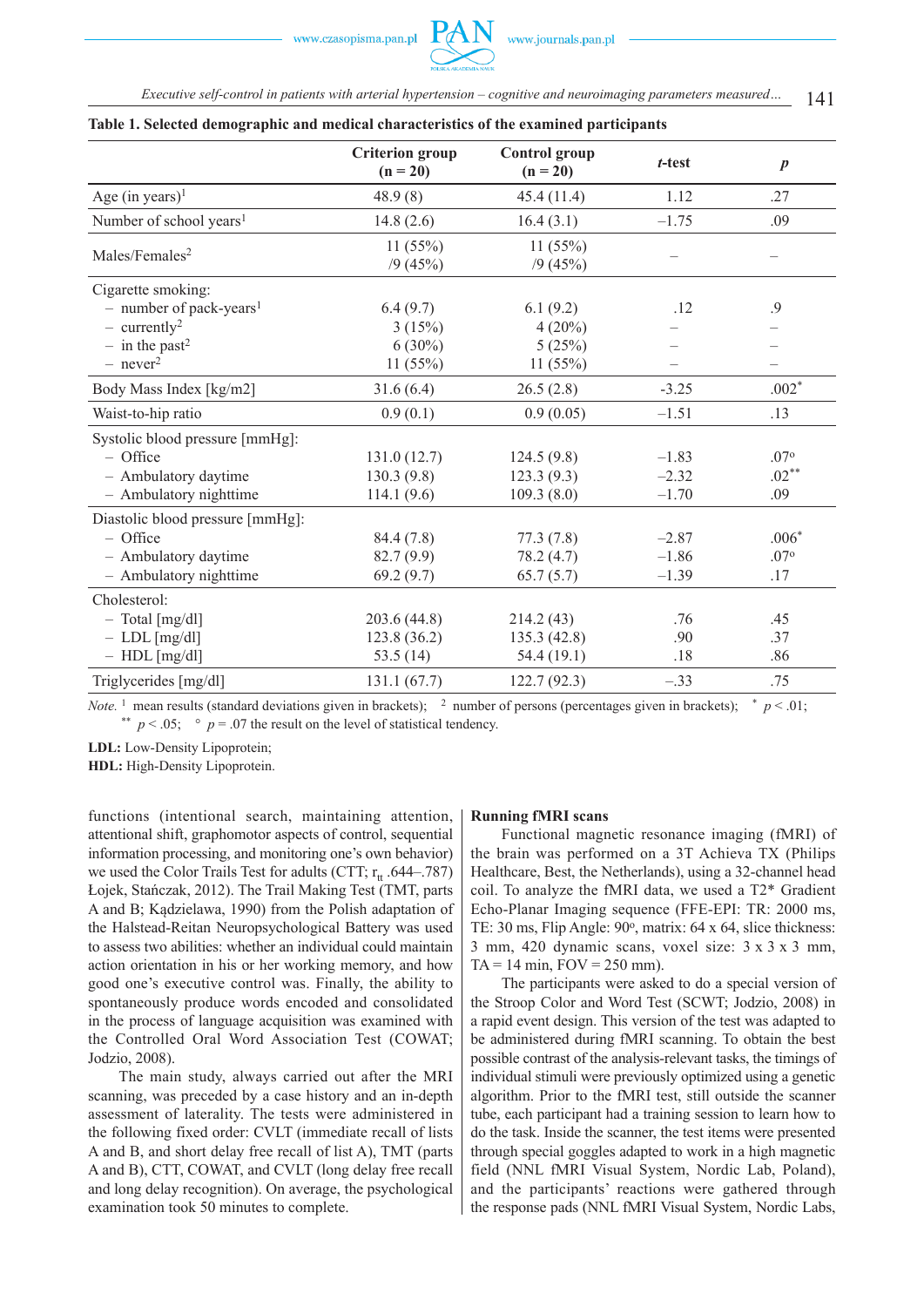142 *Marta Agata Witkowska, Patrycja Naumczyk, Krzysztof Jodzio, Agnieszka Sabisz, Beata Graff, Dariusz Gąsecki et al.*

Poland). Test items consisted of words or series of characters (control task). A participant had to decide what colors were shown – the task was to identify the colors of the font while ignoring the meaning of the words (incompatible color words) and to respond by pressing the right button. For the sake of later analysis, the results were categorized into four groups: Control (random strings of sings), Reading (the name of the color written in an unfilled black-outlined font), Compatible (the name of the color written in a font of a matching color), and Incompatible (the name of the color written in a font of an incongruent color). SCWT is expected to probe one's cognitive control over the distracting influence of automatic reading. To successfully complete the test, one has to be resistant to interferences and needs to demonstrate selective attention. Therefore, the method is used to measure one's executive control, i.e. one's inhibitory control in a situation when different pieces of information conflict (Lezak, Howieson, Loring, 2004; Jodzio, 2008; Jodzio, Biechowska, Szurowska, Gąsecki, 2011).

Statistical Parametric Mapping (version 12) implemented in MATLAB was used to analyze the data. We used standard procedures to prepare the data obtained from individual participants: the data were realigned to compensate for the motion artifacts (the first dynamic scan being the reference point), then spatially normalized (into the Montreal Neurological Institute template space; voxel size:  $2 \times 2 \times 2$  mm), and spatially smoothed with a Gaussian kernel of FWHM 6 mm. Once the data preparation phase was complete, we investigated the data with the Artifact Detection Toolbox to find any artifacts. We decided that a dynamic scan was affected by artifacts when a mean-

volume signal varied from the preceding scan by more than three standard deviations, when motion rotation was greater than .02 degree, or when translation was greater than 1 mm. No participant obtained more than 10% of unreliable scans during the fMRI examination.

Next, a general linear model was developed using the prepared data. We estimated BOLD responses for four tasks given to the participants. The responses were modeled as rectangular functions with a duration of 2000 ms convolved with a standard hemodynamic function. Additional model regressors were the scans affected by artifacts and the motion coefficients (rotation and translation) obtained during the motion correction procedure. In order to remove low-frequency noise and scanner signal drift, the cleanup of the data was done with a high-pass filter with a cutoff frequency of 1/128 Hz.

#### **Results**

#### **Results of neuropsychological examination**

For the purpose of this paper the presentation of results was narrowed to ones relevant to the topic of the article, that is verbal and nonverbal executive control. The results of our analysis led us to believe that among HTN patients, as they were compared with the control group, only selective deficits in cognitive and executive functions exist. The criterion group members handled most of the tasks well and their scores were similar to those of healthy individuals. Differences between the groups could be observed only in some tests. Results that are important to the matter of this article are presented in Table 2.

| <b>Method</b>            | <b>Indeces</b>          | <b>Criterion</b> group<br>$n = 20$ | <b>Control</b> group<br>$n = 20$ | $\boldsymbol{P}$<br>$(t$ -test <sup>1</sup> /U-Mann Whitney <sup>2</sup> ) |
|--------------------------|-------------------------|------------------------------------|----------------------------------|----------------------------------------------------------------------------|
| <b>COWAT</b>             | Phonetic perseverations | .85(1.2)                           | .15(4)                           | .001 <sup>1</sup>                                                          |
|                          | Semantic perseverations | 1.7(1.8)                           | .75(9)                           | .05 <sup>1</sup>                                                           |
| <b>CVLT</b>              | Perseverations          | 5.4 $(3.5)$                        | 2.25(2.8)                        | .02 <sup>1</sup>                                                           |
|                          | Intrusions              | 1.1(1.6)                           | .8(1.2)                          | n.s. <sup>1</sup>                                                          |
| Color Trail Test         | CTT-1                   | 37.9 (12.3)                        | 33.5 $(16.5)$                    | n.s. <sup>2</sup>                                                          |
|                          | CTT-2                   | 80.6(29.1)                         | 73.5(25.1)                       | n.s. <sup>2</sup>                                                          |
|                          | <b>CTT-1 NMNS</b>       | .75(9)                             | .2(.4)                           | .05 <sup>2</sup>                                                           |
|                          | <b>CTT-2 NMNS</b>       | .4(6)                              | .2(.4)                           | n.s. <sup>2</sup>                                                          |
| <b>Trail Making Test</b> | Part A                  | 30.05(9.9)                         | 30.31(11.3)                      | n.s. <sup>2</sup>                                                          |
|                          | Part B                  | 83.9 (57.3)                        | 63.8 (25.7)                      | n.s. <sup>2</sup>                                                          |
|                          | $B/A$ ratio             | 2.67(1)                            | 2.19(0.7)                        | n.s. <sup>2</sup>                                                          |

**Table 2. Mean scores obtained in selected tests (SD values given in brackets)**

*Note.* **COWAT:** Controlled Oral Word Association Test;

**CVLT:** California Verbal Learning Test*;*

**CTT-1:** completion time(in seconds) in the first part of Color Trail Test;

**CTT-2:** completion time (in seconds) in the second part of Color Trail Test;

**CTT-1 NMNS:** near-misses in number sequence in the first part of Color Trail Test;

**CTT-2 NMNS:** near-misses in number sequence in the second part of Color Trail Test.

**CTT:** Color Trail Test scores;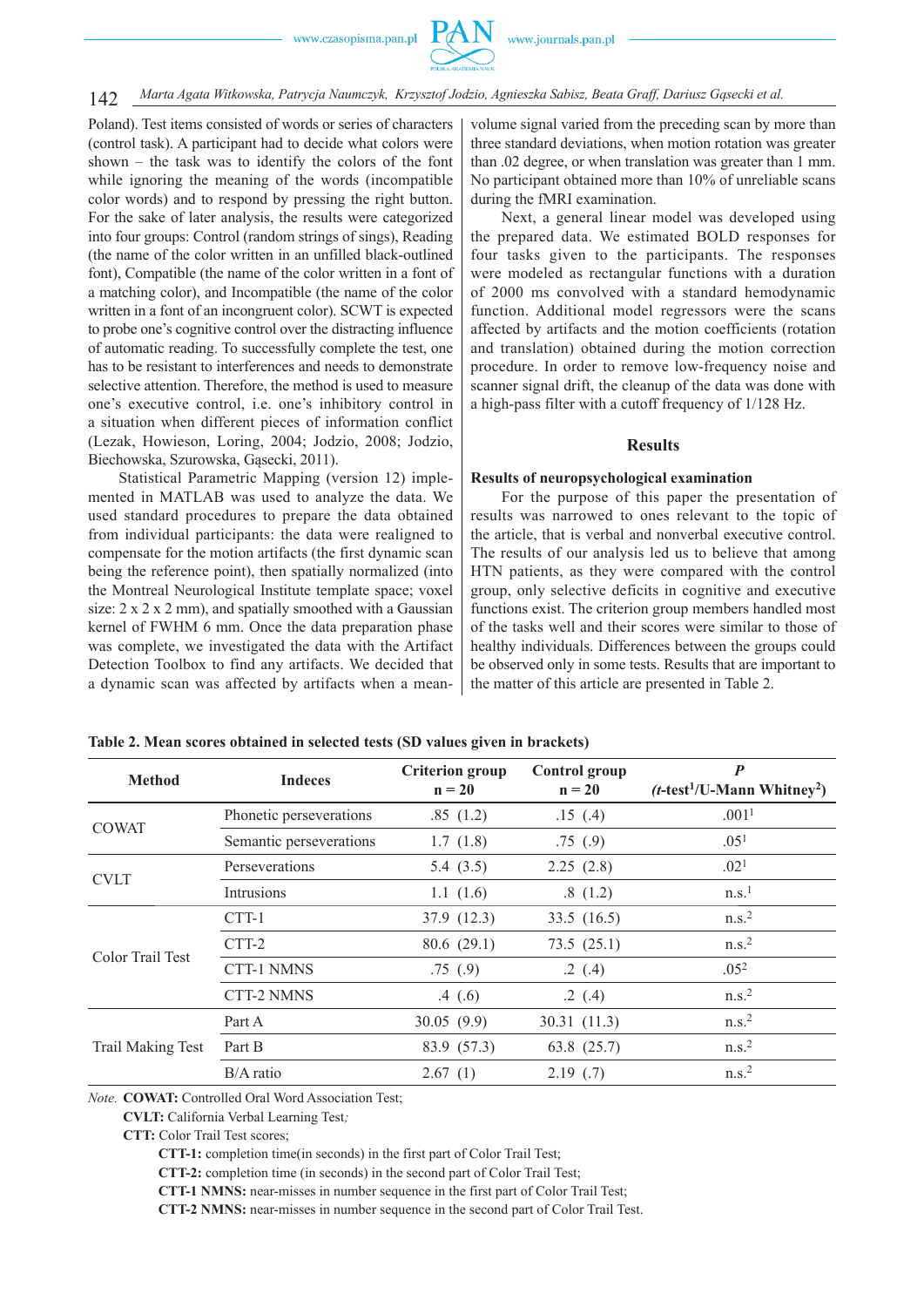

143 *Executive self-control in patients with arterial hypertension – cognitive and neuroimaging parameters measured…*

Our attention was drawn to the perseverations rates in the Controlled Oral Word Association Test (COWAT). These rates are calculated both for the semantic and the phonetic aspect of COWAT. During the phonetic task  $(t(12,1) = 1.68$ ;  $p < .001$ ), perseverations were observed in 6 HTN patients (30%;  $M = .85$ ;  $SD = 1.2$ ) and only in 3 individuals from the control group  $(15\%; M=.15;$ *SD* = .4). During the semantic task  $(t(5,1) = 1.85; p < .05)$ , perseverations were observed in 13 HTN patients (65%;  $M = 1.7$ ; *SD* = 1.8) and in 8 healthy individuals (40%;  $M = .75$ ; *SD* = .9). Both types of perseverations, phonetic and semantic were observed in significantly fewer cases among healthy persons (55%) than among HTN patients (80%). HTN patients who manifested a tendency to perseverate, made this mistake habitually (as many as 3–8 times), often repeating a word or a series of words. Similarly, HTN patients produced more perseverations in CVLT  $(M = 5.4; SD = 3.5)$  than healthy individuals  $(M = 2.25; SD = 2.8)$ : the mistakes were made by as many as 16 HTN patients (80%) compared to only 10 persons from the control group (50%). This disproportion suggests that HTN patients experience deficits in executive control, attention, and/or verbal memory.

The criterion group members, when compared with the control group, made more near-miss errors in the sequence of numbers in the first part of the Color Trail Test ( $M = .75$ ;  $SD = .9$ ;  $p < .05$ ). The NMNS index describes how many situations there were when a participant initiated a wrong reaction (by attempting to connect a wrong pair of numbers), but corrected himself while drawing the line (eventually connecting the numbers correctly). The fact that the NMNS index takes on high values seems to confirm our earlier hypothesis that NTH patients potentially suffer from attention deficits and executive control disorders. They have difficulties performing simple tasks that do not require mobilizing much of their cognitive resources. More complex tasks, however, such as the second part of the Color Trail Test, pose no problems to them.

#### **fMRI results – evaluating functional changes to the brain**

In this article, the evaluation of asymmetrical cerebral activation was limited to the dorsolateral region of the

prefrontal cortex. In the literature on the subject these regions, particularly the middle frontal gyrus, are considered neuroanatomical correlates of executive and control functions (Jodzio, 2008). To evaluate the asymmetrical brain responses we used task contrast (Congruent vs Incongruent), which emphasized the importance of inhibitory control. Calculations were performed with the LI-toolbox (Wilke, Lidzba, 2007). Then, using Student's *t*-test, we calculated group responses to contrasts of interests for every examined group. For the sake of comparative analysis, statistical maps showing brain activation were further limited to the middle frontal gyrus (area mask was generated using the WFU Pickatlas tool; Maldjian, Laurient, Kraft, Burdette, 2003). The significance level for the maps was set at  $p < 0.01$ (with the FDR correction for multiple comparisons). The asymmetry index was calculated as the ratio of the difference of the number of active voxels in each hemisphere to the sum of active voxels in both hemispheres. In order to take activation at the voxel level into account, cluster analysis and variance weighting were performed when calculating the laterality index.

We found no important differences in SCWT scores obtained by different groups in the Control task  $(t(22) = 1.34; p > 0.1)$ , Incongruous task  $(t(35) = 0.57; p > 0.1)$ , and Reading task  $(t(35) = -1.12; p > .1)$ . In the Congruous task, HTN patients scored higher than the control group, but the difference only reached the level of statistical "tendency"  $(t(23) = -1.93; p = .07)$ . The results are presented in Table 3.

The fMRI laterality index (fMRI-LI) was calculated for the joint group effect of each group separately. This was done to account for the intra- and intersubject response variability. The individual single subject fMRI responses are prone to various distoring factors such as the signal session-to-session variability, personal BOLD response magnitude, differences in blood oxygenation, as well as differences in personal outcome. The averaged group responses on the other hand represent the intergroup difference between the brain areas involved in the contrast of interest (the inhibition control). Those maps served as basis for the fMRI-LI calculation.

If the fMRI laterality index value is between  $-.2$ and .2, brain activation is considered symmetrical. Results

| <b>Method</b> | <b>Task</b>   | <b>Criterion group</b><br>$n = 20$ | <b>Control</b> group<br>$n = 20$ | t-test | D             |
|---------------|---------------|------------------------------------|----------------------------------|--------|---------------|
| <b>SCWT</b>   | Control       | 98.39 (1.53)                       | 96.88 (4.64)                     | 1.34   | n.S.          |
|               | Congruent     | 98.54 (1.97)                       | 96.05 (5.24)                     | 1.93   | $.07^{\circ}$ |
|               | Incongruent   | 83.98 (30.29)                      | 88.38 (13.35)                    | .57    | n.s.          |
|               | Reading       | 96.07 (5.49)                       | 93.61 (7.56)                     | 1.12   | n.s.          |
|               | Overall score | 94.26 (7.87)                       | 93.74 (7.35)                     | .20    | n.S.          |

**Table 3. Mean SCWT scores (***SD* **values given in brackets)**

*Note.*  $\degree$  *p* = 0.07 the result on the level of statistical tendency.

**SCWT**: Stroop Color and Word Test scores.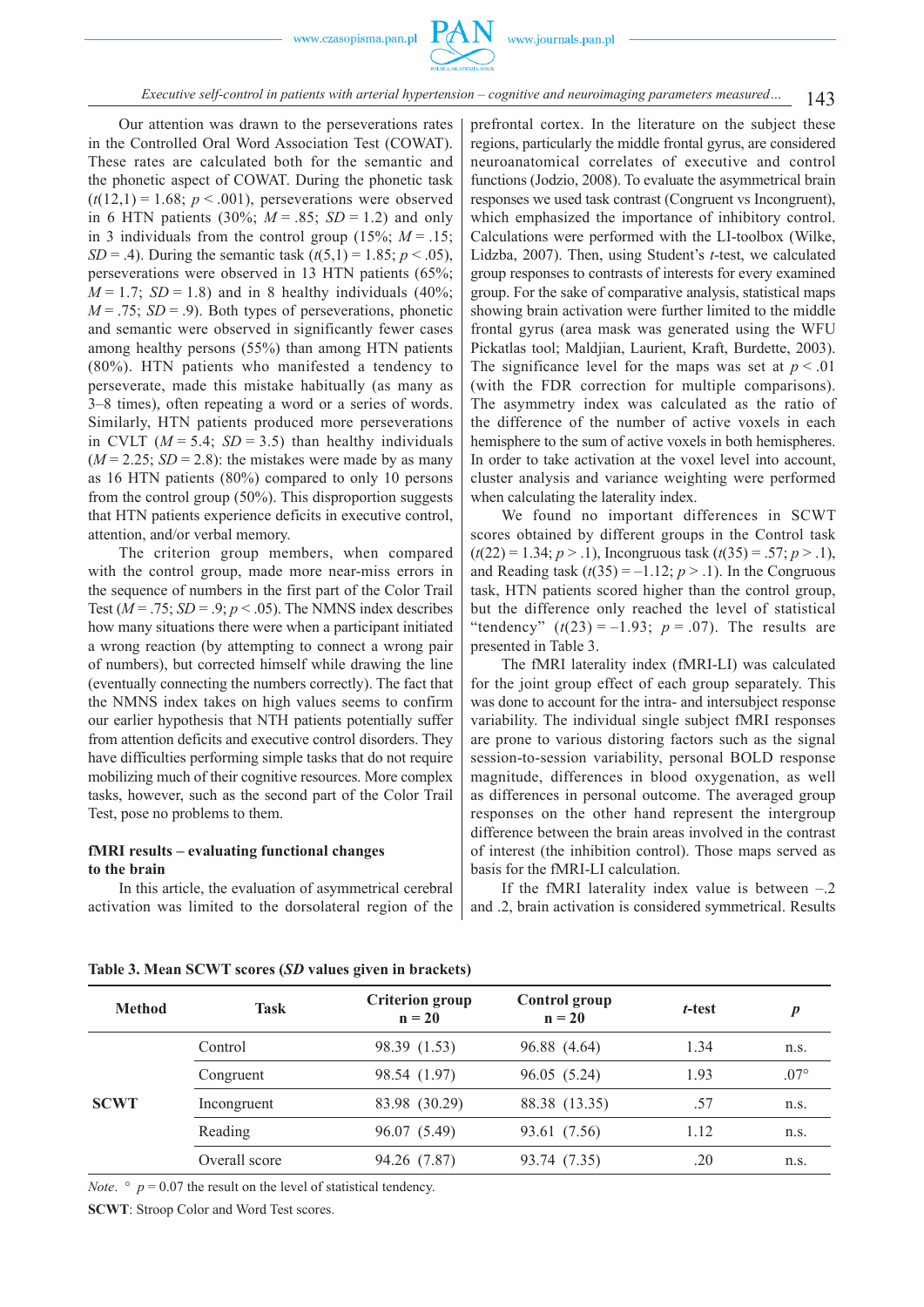

144 *Marta Agata Witkowska, Patrycja Naumczyk, Krzysztof Jodzio, Agnieszka Sabisz, Beata Graff, Dariusz Gąsecki et al.*

smaller than –.2 mean that there is a right asymmetry, and greater than .2 mean there is a left asymmetry. The fMRI-LI calculated for the dorsolateral prefrontal cortex (DLPFC) was .365 in the criterion group, which implies the left asymmetry. For the control group, the index was .02 which means the activity pattern was symmetrical. Figure 1 shows activation patterns for the groups.

#### **Figure 1.**



Finally, in order to examine the individual differences that underly the activation patterns in the groups, the percentages of correct responses during the fMRI task for each of the participants were further correlated with

the results of the neuropsychological tests (the HTN and the CON group separately). The Spearman's correlation coefficient was used to control for a non-normality in the variables' distributions. As suggested by Brace et al. correlations  $\geq \pm .7$  were considered as strong ones,  $\pm .3-.6$ – moderate, and  $\leq \pm 2$  – weak (as cited in Mayers, 2013, p. 105). The values are given in the Table 4.

In the control group, the Incongruent SCWT score was found to correlate significantly with TMT-A (strong correlation) and with TMT-B (moderate correlation). Also, the Reading SCWT score correlated significantly (strong correlation) with TMT-B, CTT-1 and CTT-2. Among HTN patients, most of the calculated correlations of TMT-B with SCWT scores proved to be significant (strong or very strong correlations), except the correlation with the Congruent SCWT measure. This means that in patients with HTN there are strong negative relationships between TMT-B score and Control, Incongruent and Reading SCWT scores, and a very strong negative relationship between CTT-2 score and the Control SCWT score. High values of one variable correspond to low values of the other. In other words, HTN patients who needed less time (in seconds) to perform TMT-B and CTT-2 tasks were the same individuals who demonstrated the greater percentage of correct responses in some of the SCWT tasks (Control, Incongruent and Reading for TMT-B and Control for CTT-2).

**Table 4. Relations between Trail Making Test and Color Trail Test times and the percentages of correct responses during the fMRI Stroop Color and Word Test for control and criterion group members (Spearman's** *r* **coefficient,**  *eta2* **effect size coefficient)**

| <b>Method</b> | <b>Task</b>                      |                  | Criterion group $(n = 20)$ |              |        | Control group $(n = 20)$ |             |              |                |          |
|---------------|----------------------------------|------------------|----------------------------|--------------|--------|--------------------------|-------------|--------------|----------------|----------|
|               |                                  |                  | <b>TMTA</b>                | <b>TMT B</b> | CTT-1  | $CTT-2$                  | <b>TMTA</b> | <b>TMT B</b> | CTT-1          | $CTT-2$  |
| <b>SCWT</b>   | Control                          | r                | $-.28$                     | $-.51$       | $-.29$ | $-.72$                   | $-.39$      | $-.38$       | $-.25$         | $-.40$   |
|               |                                  | eta <sup>2</sup> |                            | .23          |        | .50                      |             |              |                |          |
|               |                                  | $\boldsymbol{p}$ |                            | $.028*$      |        | $.001**$                 |             |              |                |          |
|               | Congruent                        | $\mathcal{V}$    | .01                        | $-.24$       | $-.12$ | $-.13$                   | $-.39$      | $-.21$       | $-.05$         | $-.29$   |
|               |                                  | eta <sup>2</sup> |                            |              |        |                          |             |              |                |          |
|               | Incongruent                      | r                | $-.31$                     | $-.57$       | $-.40$ | $-.46$                   | $-.68$      | $-.46$       | $-.45$         | $-.43$   |
|               |                                  | eta <sup>2</sup> |                            | .77          |        |                          | .97         | .92          |                |          |
|               |                                  | $\boldsymbol{p}$ |                            | $.014*$      |        | $.053^{\circ}$           | $.001**$    | $.05*$       | $.051^{\circ}$ | $.067$ ° |
|               | r<br>Reading<br>$\boldsymbol{p}$ |                  | $-.37$                     | $-.60$       | $-.29$ | $-.32$                   | $-.39$      | $-.56$       | $-.56$         | $-.53$   |
|               |                                  | eta <sup>2</sup> |                            | .76          |        |                          |             | .94          | .72            | .86      |
|               |                                  |                  |                            | $.008***$    |        |                          |             | $.013*$      | $.013*$        | $.021*$  |

*Note*. Correlation's significance is two-tailed: \*  $p < .05$ ; \*\*  $p < .01$ ; \*  $p = .07$  the result on the level of statistical tendency.

**TMT:** Trail Making Test scores;

**TMT-A:** completion time (in seconds) in the task A of the Trail Making Test;

**CTT:** Color Trails Test scores;

**CTT-1:** completion time (in seconds) in the first part of the Color Trails Test;

**CTT-2:** completion time (in seconds) in the second part of the Color Trails Test;

**SCWT**: Stroop Color and Word Test scores.

**TMT-B:** completion time (in seconds) in the task B of the Trail Making Test;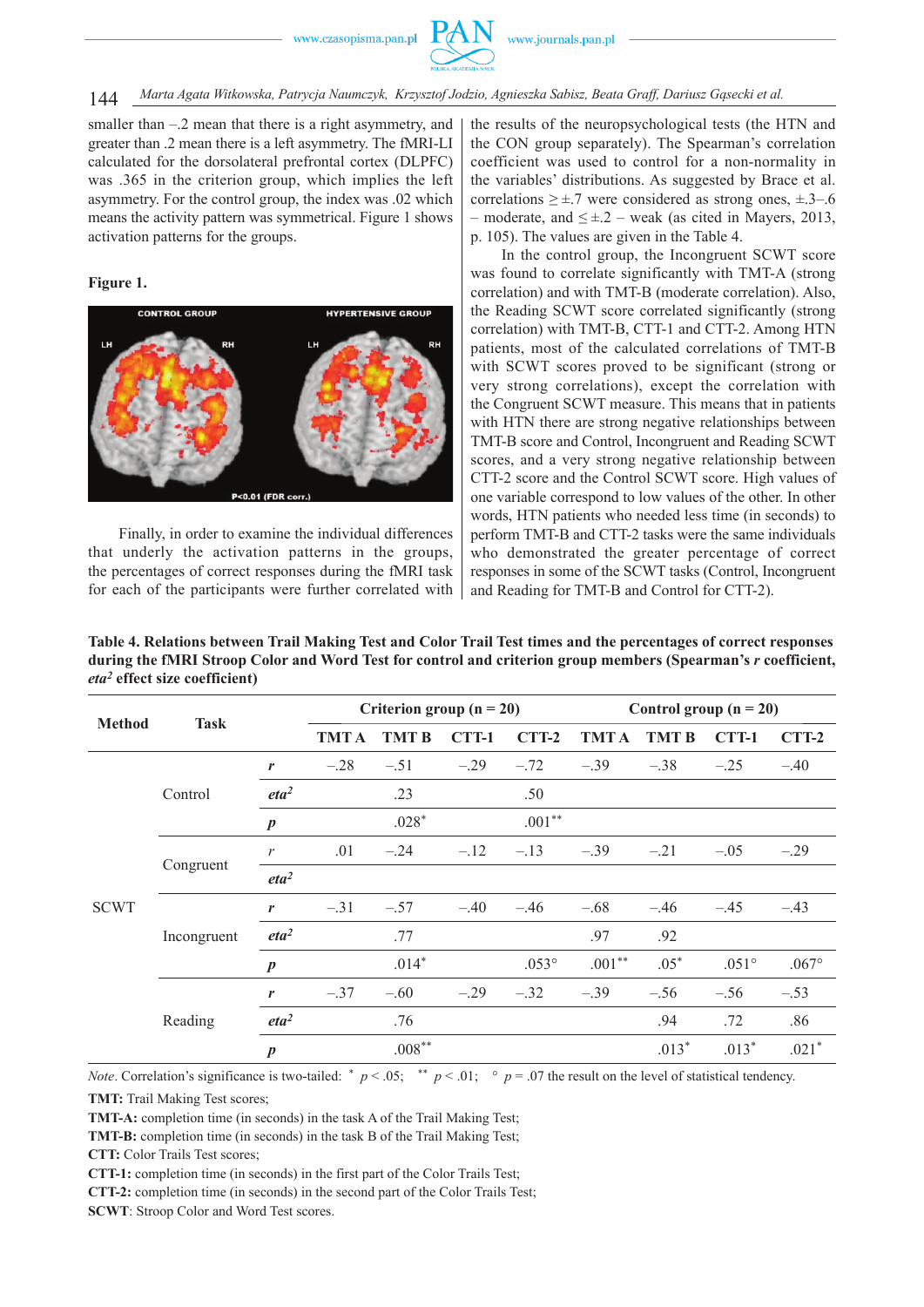

Finally, in order to examine the effect size in groups the *eta2* coefficient was calculated. It explained the percentage of the total variance associated with each of the main effects. Accordingly to the brain activations (see: Figure 1) and to the *eta*<sup>2</sup> coefficient results (see: Table 4) – the asymmetry of the HTN patients brain responses during the task execution in the MRI scanner is accompanied by a change of the correlation strength of the SCWT task scores (the correct responses), and TMT-B and CTT-2 scores (completion time). However in each of the groups – different profiles of correlations of the analyzed variables were found. Among HTN patients significant associations appeared between selected SCWT tasks, and TMT-B (with Incongruent and Reading SCWT tasks) and CTT-2 scores (with Control SCWT task). As for the Control group significant associations were found only between Incongruent and Reading SCWT tasks, and TMT-A, TMT-B, CTT-1 and CTT-2 scores.

Due to the convergence of cognitive processes involved in the execution of the tasks, the following discussion will be focused on correlation and the statistical power of the effect size for the Incongruent SCWT task, TMT and CTT scores.

#### **Discussion**

In our study, HTN patients produced more perseverations in verbal tests (COWAT, CVLT) and more near-misses (sequence of numbers CTT-1) than healthy individuals. This suggests that HTN patients experience deficits in executive control (especially in terms of verbal and graphomotor control), top-down attention, and verbal memory. HTN patients had difficulties in completing simple tasks that did not require them to mobilize greater cognitive resources. Moreover, a functional asymmetry in the inhibitory control processes was found during the fMRI task. Control group members demonstrated symmetrical brain responses, whereas the criterion group members demonstrated left-hemispheric dominance of brain activation during a task that required executive control. Also highlighted were strong and very strong negative relations between nonverbal measures of executive/control functions (TMT-B and CTT-2), the resistance to interference scores (Incongruent SCWT task) and the statistical power of the effect size in groups. The left-sided asymmetry for the middle frontal gyrus activation intensity among HTN patients favored weaker, compared to Controls, effect size between completion time of TMT-B and Incongruent and Reading SCWT tasks. The decrease in strength affects only the switching (TMT-B), but not the inhibition (CTT-2).

These findings can be best interpreted through the lens of structural and functional changes to the brain which occur in HTN. Structural changes probably refer to dysfunctional mechanisms of brain circulation, adverse effects of HTN on the CNS, or accelerated brain aging. It is possible that brains of HTN patients function differently (a different activity pattern in response to a cognitive stimulus is observed) as a result of mechanisms aimed to compensate the condition's negative effects. It is well known that HTN impairs the functioning of the CNS

and accelerates brain aging (Jennings et al., 2008). Consequently, the structure, functions, and organization of the brain's blood vessels are changed (Farkas, Luiten, 2001). As a result, resting cerebral blood flow is reduced and we can observe dysfunctions of the mechanism responsible for brain circulation (op. cit.). Cerebrovascular diseases play an essential role in reducing one's cognitive capabilities and can affect one's behavior as well. Most often, behavioral consequences include either executive deficits resulting from one's inability to maintain one's attention and from impaired cognitive processes, or a generalized, nonspecific deterioration of one's cognitive functioning. HTN-related cognitive deficit supports the hypothesized relation between cerebrovascular diseases and one's attention or executive functions (Li et al., 2015).

It is therefore possible that the difficulties experienced by HTN patients were (as mentioned by Farkas and Luiten, 2001) a consequence of cerebrovascular changes, especially those belonging to the spectrum of small vessel diseases or cerebral microbleeds (CMB; Nyenhuis, 2014). The etiology and cognitive consequences of CMB, similarly to those of cerebrovascular dementia, depend on the lesion's location. Cognitive deficits probably result from indirect structural damage to tissue surrounding a microbleed, its dysfunction, impaired reactivity of the brain's small vessels, or disrupted neurotransmission between frontal lobes and subcortical structures (Werring et al., 2010). Most often, neuropsychological problems include a generalized, nonspecific cognitive deterioration (microbleeds located in the temporoparietal and subcortical regions) and executive dysfunctions (microbleeds in the basal nuclei and frontal lobes). Memory functions, speech, and thinking processes are rarely affected (Seo et al., 2007; Werring et al., 2010).

HTN's patients uninhibited cognitive responses and the left-hemispheric dominance of brain activation may be a consequence of functional changes to the brain – ones that are not detected during a fMRI examination. This hypothesis is in keeping with the theory by Jennings et al. (2008) – these authors claimed that HTN patients experience holistic changes to the brain understood as an integrated system. This assumption gained additional support when the researchers from John Hopkins University in Baltimore asked HTN patients to perform a Flanker Task inside an fMRI scanner. The patients, compared with the control group, did poorer on the task, and the researchers attributed that to increased activation of the left parietal lobe. The Flanker Task (cf. Eriksen, Eriksen, 1974; Nęcka, Orzechowski, Szymura, 2006) is used to assess one's ability to suppress responses to non-target stimuli (called flankers). The method is often considered to be equivalent to the Stroop test. Chuang (*op. cit.*) found that HTN patients are more susceptible to distraction, which would explain why disinhibition symptoms develop.

For our discussion, the fMRI findings that confirm the left-hemisphere dominance in asymmetry of information-processing are of special diagnostic importance. Differences between our own findings and the results obtained in 2014 by Chuang et al. (frontal lobes vs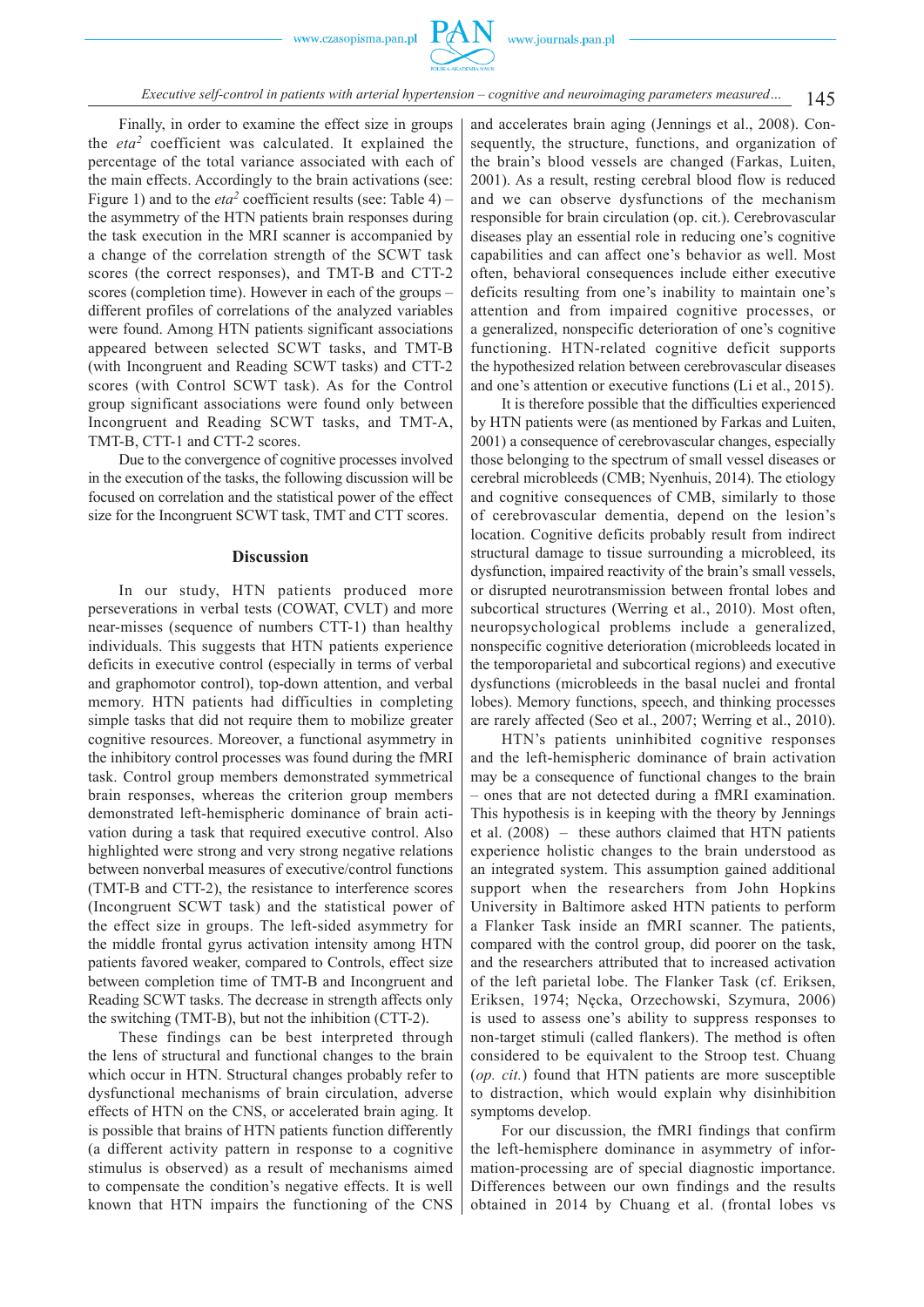parietal lobes) most probably result from using different cognitive tasks in the MRI scanner (SCWT vs the Flanker Task). It is significant, however, that the results obtained with the magnetic resonance correspond to the results of the neuropsychological examination. The asymmetry of inhibitory processes (which are needed for correct executive control) is reflected in poor performance in neuropsychological tests. Verbal perseverations, both in COWAT and in CVLT, point to verbal inhibition disorders. On the other hand, a high value of the CTT's near-miss index implies delayed nonverbal inhibition (in this case: graphomotor inhibition). Furthermore, the analysis of the effect sizes (see: Table 4) leads to the conclusion that the occurrence of asymmetric cerebral response during the execution of a task requiring inhibition control in a conflict situation (Incongruent SCWT task) makes it difficult to predict the results of tasks evaluating executive control outside of the MRI scanner.

Disorders in suppressing verbal and motor reactions were diagnosed in patients with a history of cerebral stroke (Jodzio et al., 2011). In those studies, patients were asked to perform conflicting motor reactions (the go/no-go task) and to complete the SCWT test. A significant majority of the participants failed to complete at least one of the tasks. In our study, however, more than 90% of patients demonstrated deficits in control, especially in its verbal (numerous perseverations in verbal tests) and graphomotor aspect. On the other hand, all participants did well on the Stroop Color and Word Test. The only differences were found in the fMRI scanner and revealed that different brain regions were activated. SCWT checks everyday activities such as reading and color recognition. Going against the automatic responses (verbal perseverations) or impulsive graphomotor actions (CTT's near-miss errors) requires mental discipline and learning new ways of reacting. Difficulties observed in HTN patients are probably a consequence of a process going on in the CNS and similar to that observed in the study by Jodzio et al. (*op.cit.*). Control disorders, as a manifestation of the more broadly defined executive dysfunctions are difficult to find in persons with no general cognitive disorders – even using mental state screening tests, during routine medical examinations, or with nonfunctional neuroimaging. This mechanism manifests itself in a functional rather than structural way, and its character is more selective than general. Considering that long-term effects of HTN on one's vascular system increase the likelihood of (among others) brain stroke (Bobrie et al., 2008), it appears safe to assume that the results are an early warning signal of the changes to come. In other words, both kinds of inhibition disorders are a sign of progressing executive disorders. As the condition advances, these disorders may become more pronounced. In the initial stages of HTN, however, they can be detected with a set of selected neuropsychological tests.

The cognitive impairments we observed among HTN patients prove the condition's detrimental effect on one's CNS. Effective executive control, inhibition included, requires both of the brain's hemispheres to work together – as evidenced by the fMRI results showing left asymmetry in HTN patients (cf. Figure 1), high values of inhibition indexes obtained in neuropsychological tests (cf. Table 2), and correlation coefficients and effect size (cf. Table 4).

For further examinations, we plan to include more patients with the following conditions in the criterion group: arterial hypertension, resistant arterial hypertension, transient ischemic attack, and obstructive sleep apnea. We plan to include individuals with normal and high-normal blood pressure in the control group. A larger sample of examined persons will allow us to perform more in-depth statistical analyses, which in turn will reinforce the result's diagnostic and clinical validity.

#### **Limitations**

The primary challenge of this project is a relatively small group of participants which limits possible interpretations and analyses. Therefore the fMRI-LI was calculated for the joint group effect and not for specific subjects individually, since considering the group size – the individual fMRI-LI measures will characterize a very large variance. The use of four different neuropsychological test suggests the necessity of a correction for multiple comparisons. Unfortunately, due to limited size of the group, the use of correction would likely produce false negatives (i.e. reducing statistical power). Therefore for subsequent research it is highly recommended to use this type of correction and the individual fMRI-LI measures on a bigger population of patients.

#### **Conclusions**

- 1. Around 90% of HTN patients were found to demonstrate selective disorders of executive control (especially verbal and graphomotor control).
- 2. When completing tasks that required significant self-control, HTN patients typically demonstrated left -hemispheric dominance of brain activation, as measured by fMRI. Manifestations of disinhibition were further supported by a detailed neuropsychological examination.
- 3. Both the cognitive (measured with the tests' results) and neurophysiological characteristics of the examined persons indicate that both cerebral hemispheres actively participate in controlling the execution of selected cognitive tasks.
- 4. The cognitive impairments we found among HTN patients prove the condition's detrimental effect on one's CNS.

#### **References**

- Bobrie, G., Clerson, P., Mënard, J., Postel-Vinay, N., Chatellier, G., Plouin, P. F. (2008). Masked hypertension: A systematic review. *Journal of Hypertension*, *26*, 1715–1725.
- Bryan, B., Andrews, C., Hurley, R. A., Taber, K. H. (2009). Electrical Injury, Part II: Consequences. *Journal of Neuropsychiatry and Clinical Neuroscience*, *21*, 357–361.
- Chuang, Y. F., Eldreth, D., Erickson, K. I., Varma, V., Harris, G., Fried, L. P., Rebok, G. W., Tanner, E. K., Carlson, M. C. (2014). Cardiovascular risks and brain function: A functional magnetic res-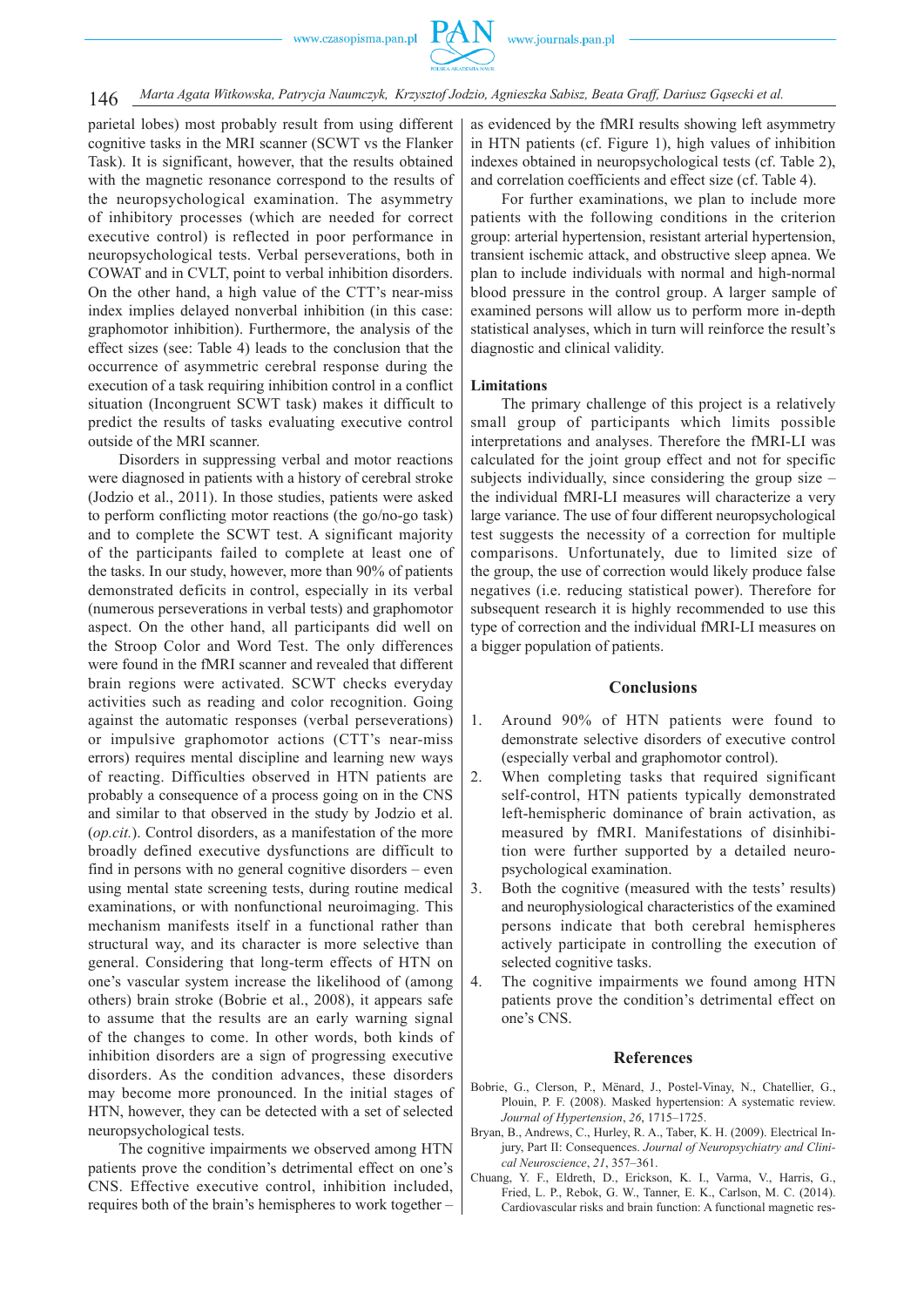147 *Executive self-control in patients with arterial hypertension – cognitive and neuroimaging parameters measured…*

onance imaging study of executive function in older adults. *Neurobiology of Aging*, *35*, 1396–1403.

- Eriksen, B. A., Eriksen, C. W. (1974). Effects of noise letters upon the identification of a target letter in a nonsearch task. *Perception and Psychophysics*, *16*, 143–149.
- Farkas, E., Luiten, P. G. (2001). Cerebral microvascular pathology in aging and Alzheimer's disease. *Progress in Neurobiology*, *64*, 575–611.
- Hajjar, I., Marmerelis, V., Shin, D. C., Chui, H. (2014). Assessment of cerebrovascular reactivity during resting state breathing and its correlation with cognitive function in hypertension. *Cerebrovascular Diseases*, *38*, 10–16.
- Hanon, O. (2005). Cognitive functions and hypertension. *Archives des Maladies du Coeur et des Vaisseaux. Société Française de Cardiologie*, *98*, 133–139.
- Jennings, J. R., Muldoon, M. F., Whyte, E. M., Scanlon, J., Price, J. C., Meltzer, C. C. (2008). Brain imaging findings predict blood pressure response to pharmacological treatment. *Hypertension*, *52*, 1113–1119.
- Jodzio, K. (2008). *Neuropsychology of intentional behavior. Concepts of executive functions.* Warszawa: Wydawnictwo Naukowe SCHOLAR.
- Jodzio, K., Biechowska, D., Szurowska, E., Gąsecki, D. (2011). Neuropsychological assessment of deficits in controlling selected cognitive and motor functions after cerebrovascular accident. *Postępy Psychiatrii i Neurologii*, *20*, 251–257.
- Kądzielawa, D. (1990). *Halstead-Reitan Neuropsychological Battery for Adults. The manual* (unpublished manuscript).
- Krukow, P. (2014). Cognitive dysfunctions associated with white matter damage due to cardiovascular burden – determinants and interpretations. *Polish Psychological Bulletin*, *45*(3), 334–345.
- Kuo, H. K., Jones, R. N., Milberg, W. P., Tennstedt, S., Talbot, L., Morris, J. N., Lipsitz, L. A. (2005). Effect of blood pressure and diabetes mellitus on cognitive and physical functions in older adults: A longitudinal analysis of the advanced cognitive training for independent and vital elderly cohort. *Journal of the American Geriatrics Society*, *53*, 1154–1161.
- Lezak, M. D., Howieson, D. B., Loring, D. W. (2004). *Neuropsychological assessment*. 4th ed. New York: Oxford University Press.
- Li, X., Liang, Y., Chen, Y., Zhang, J., Wei, D., Chen, K., Shu, N., Reiman, E. M., Zhang, Z. (2015). Disrupted frontoparietal network mediates white matter structure dysfunction associated with cognitive decline in hypertension patients. *Journal of Neuroscience*, *35*, 10015–10024.
- Luban-Plozza, B., Pöldinger, W., Kröger, F., Wasilewski, B. (1995). *Psychosomatic disorders in medical practice.* Warszawa: Wydawnictwo Lekarskie PZWL.
- Łojek, E., Stańczak, J. (2010). *California Verbal Learning Test.* Warszawa: Pracownia Testów Psychologicznych Polskiego Towarzystwa Psychologicznego.
- Łojek, E., Stańczak, J. (2012). *CTT Color Trail Test for Adults.* Warszawa: Pracownia Testów Psychologicznych Polskiego Towarzystwa Psychologicznego.
- Maldjian, J. A., Laurient, P. J., Kraft, R. A., Burdette, J. H. (2003). An automated method for neuroanatomic and cytoarchitectonic atlasbased interrogation of fMRI data sets. *NeuroImage, 19*, 1233–1239.
- Mancia, G., Fagard, R., Narkiewicz, K., Redón, J., Zanchetti, A., Böhm, M., Christiaens, T., Cifkova, R., De Backer, G., Dominiczak, A., Galderisi, M., Grobbee, D. E., Jaarsma, T., Kirchhof, P., Kjeldsen, S. E., Laurent, S., Manolis, A. J., Nilsson, P. M., Ruilope, L. M., Schmieder, R. E., Sirnes, P. A., Sleight, P., Viigimaa, M., Waeber, B., Zannad, F.; Task Force Members. (2013). ESH/ESC Guidelines for the management of arterial hyperten-

sion: the Task Force for the management of arterial hypertension of the European Society of Hypertension (ESH) and of the European Society of Cardiology (ESC). *Journal of Hypertension*, *31*(7), 1281–357. doi: 10.1097/01.hjh.0000431740.32696.cc

- Mayers, A. (2013). *Introduction to Statistics and SPSS in Psychology.*  London: Pearson Education.
- Moryś, M., Jeżewska, M., Rynkiewicz, A. (2005). *The meaning of stress in the pathogenesis of HTN.* Part I. *Arterial Hypertension*, *9*, 1–10.
- Nęcka, E., Orzechowski, J., Szymura, B. (2006). *Cognitive psychology.* Warszawa: Wydawnictwo Naukowe PWN, 155–266.
- Nyenhius, D. (2014). Cerebral vascular disease. In M. W. Parsons, T. A. Hammeke (Ed.) *Clinical neuropsychology. A pocket handbook of assessment* (pp. 159–180). Washington DC, USA: American Psychological Association.
- Opala, G., Ochudło, S. (2004). *Clinical picture and differentiation of vascular dementia. Cerebrovascular accident*, *6*, 7–16.
- The report of the National Center for Chronic Disease Prevention and Health Promotion Division for Heart Disease and Stroke Prevention (CDC) (2011). http://www.cdc.gov/vitalsigns/pdf/2011-02 vitalsigns.pdf
- Raz, N., Rodrigue, K. M., Acker, J. D. (2003). Hypertension and the brain: Vulnerability of the prefrontal regions and executive functions. *Behavioral Neuroscience, 117*, 1169–1180.
- Seo, S. W., Hwa, L. B., Kim, E. J., Chin, J., Sun Cho, Y., Yoon, U., Na, D. L. (2007). Clinical significance of microbleeds in subcortical vascular dementia. *Stroke*, *38*, 1949–1951.
- Sizova, Z. M., Karaulov, A. V., Lapidus, N. I., Shikh, E. V., Shindryaeva, N. N., Zakharova, V. L., Beloborodova, A. V. (2018). Clinical and instrumental peculiarities of the course of arterial hypertension in patients with cognitive function impairments. *Electronic Journal of General Medicine*, *15(4)*, 1–7.
- Suzuki, H., Matthews, P. M., Gao, H., Evangelou, E., Elliott, P., Bai, W., Glocker, B., O'Regan, D. P. (2017). Abnormal brain white matter microstructure is associated with both pre-hypertension and hypertension. *PLoS ONE*, *12*(11), 1–16.
- Werring, D. J., Gregoire, S. M., Cipolotti, L. (2010). Cerebral microbleeds and vascular cognitive impairment. *Journal of the Neurological Sciences*, *299*, 131–135.
- Wierucki, Ł., Zdrojewski, T., Mogilnaya, I., Zarzeczna-Baran, M., Wizner, B., Mędraś, M., Popowski, P., Jędrzejczyk, T., Rutkowski, M., Grodzicki, T., Wyrzykowski, B. (2004). The Polish *400 cities* project – results of the pilot studies. *Nadciśnienie Tętnicze*, *8*, 307–317.
- Wilke, M., Lidzba, K. (2007). LI-tool: A new toolbox to assess lateralization in functional MR data. *Journal of Neuroscience Methods*, *163*, 128–136.
- Williams, B., Mancia, G., Spiering, W., Agabiti Rosei, E., Azizi, M., Burnier, M., Clement, D. L., Coca, A., de Simone, G., Dominiczak, A., Kahan, T., Mahfoud, F., Redon, J., Ruilope, L., Zanchetti, A., Kerins, M., Kjeldsen, S. E., Kreutz, R., Laurent, S., Lip, G. Y. H., McManus, R., Narkiewicz, K., Ruschitzka, F., Schmieder, R. E., Shlyakhto, E., Tsioufis, C., Aboyans, V., Desormais, I., ESC Scientific Document Group (2018). ESC/ESH Guidelines for the management of arterial hypertension. *European Heart Journal*, *39*(33), 3021–3104. doi: 10.1093/eurheartj/ehy339. PubMed PMID: 30165516
- Witkowska, M., Naumczyk, P., Jodzio, K. (2015). HTN from the neuropsychological perspective. *Psychologia – Etologia – Genetyka*, *31*, 7–22.
- Verberk, W. J., Kessels, A. G. H., de Leeuw, P. W. (2008). Prevalence, causes, and consequences of masked hypertension: A meta-analysis. *Clinical and Experimental Hypertension*, *21*, 969–975.
- Zabłocki, K., Leszek, J. (2006). Cardiovascular risk factors of dementia. *Psychogeriatria Polska*, *3*, 43–55.